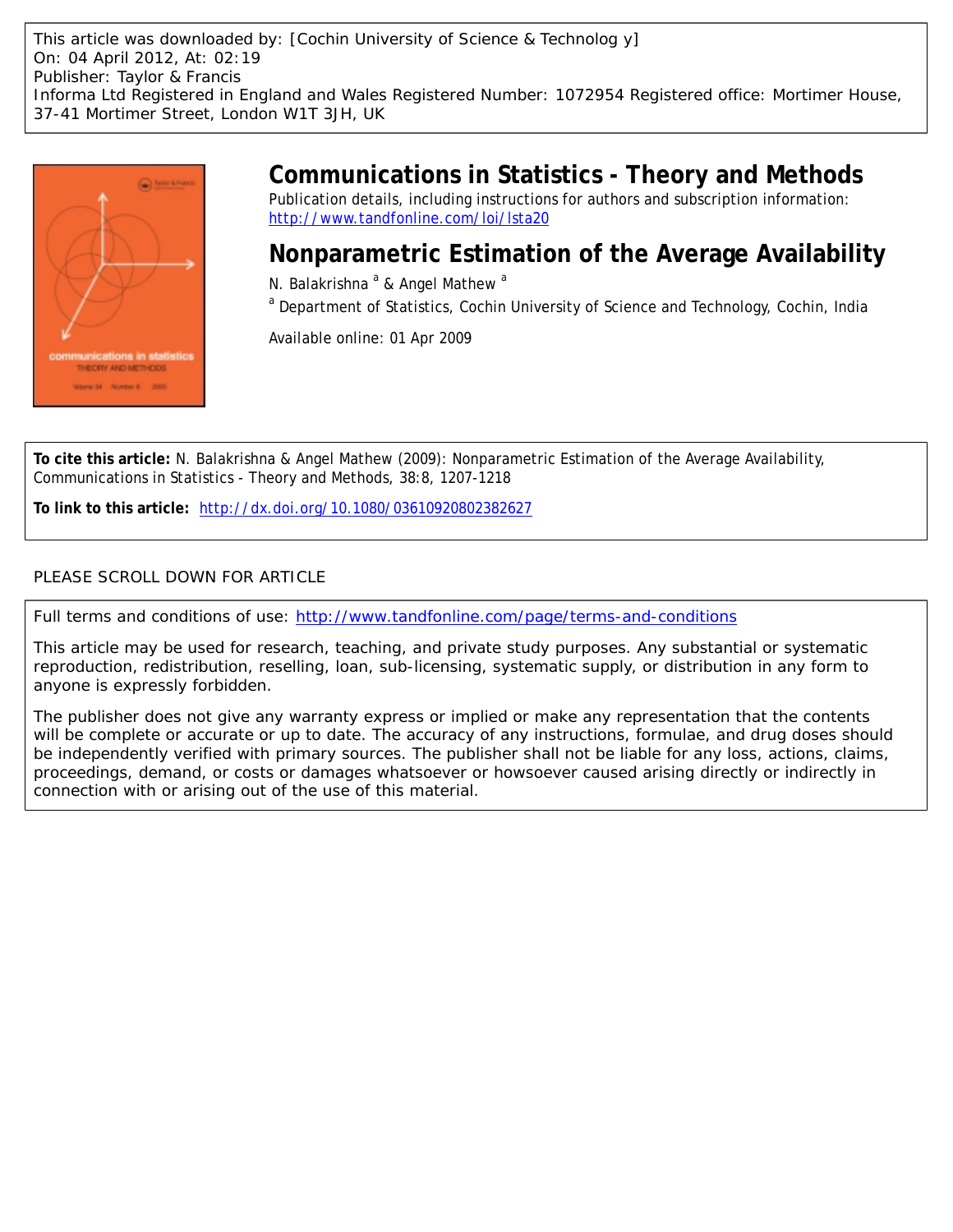

## **Nonparametric Estimation of the Average Availability**

### N. BALAKRISHNA AND ANGEL MATHEW

Department of Statistics, Cochin University of Science and Technology, Cochin, India

*The average availability of a repairable system is the expected proportion of time* that the system is operating in the interval [0, t]. The present article discusses *the nonparametric estimation of the average availability when* (i) *the data on '*n*' complete cycles of system operation are available,* (ii) *the data are subject to right censorship, and* (iii) *the process is observed upto a specified time '*T*'. In each case, a nonparametric confidence interval for the average availability is also constructed. Simulations are conducted to assess the performance of the estimators.*

**Keywords** Censored data; Empirical distribution function; Nonparametric confidence interval; Product limit estimator; Renewal function.

**Mathematics Subject Classification** 62G05; 62N05.

#### **1. Introduction**

Consider a repairable system which is at any time either in operation or under repair after failure. Suppose that the system starts to operate at time  $t = 0$ . Let  $\{X_n\}$ and  ${Y_n}$  denote the sequences of operating and repair times, respectively. The first operating time and repair time constitute the first cycle of the system. Assuming that the sequences of operating and repair times constitute an alternating renewal process, a number of useful measures of the availability of such a system may be constructed. For example, we can determine the probability that the system is available at a given time (point availability) and the expected proportion of time that the system is operating in a given time interval (average availability). If we define

$$
\zeta(t) = \begin{cases} 1 & \text{if the system is operating at time } t \\ 0 & \text{otherwise} \end{cases}
$$

Received May 12, 2008; Accepted August 1, 2008

Address correspondence to N. Balakrishna, Department of Statistics, Cochin University of Science and Technology, Cochin 682 022, India; E-mail: nb@cusat.ac.in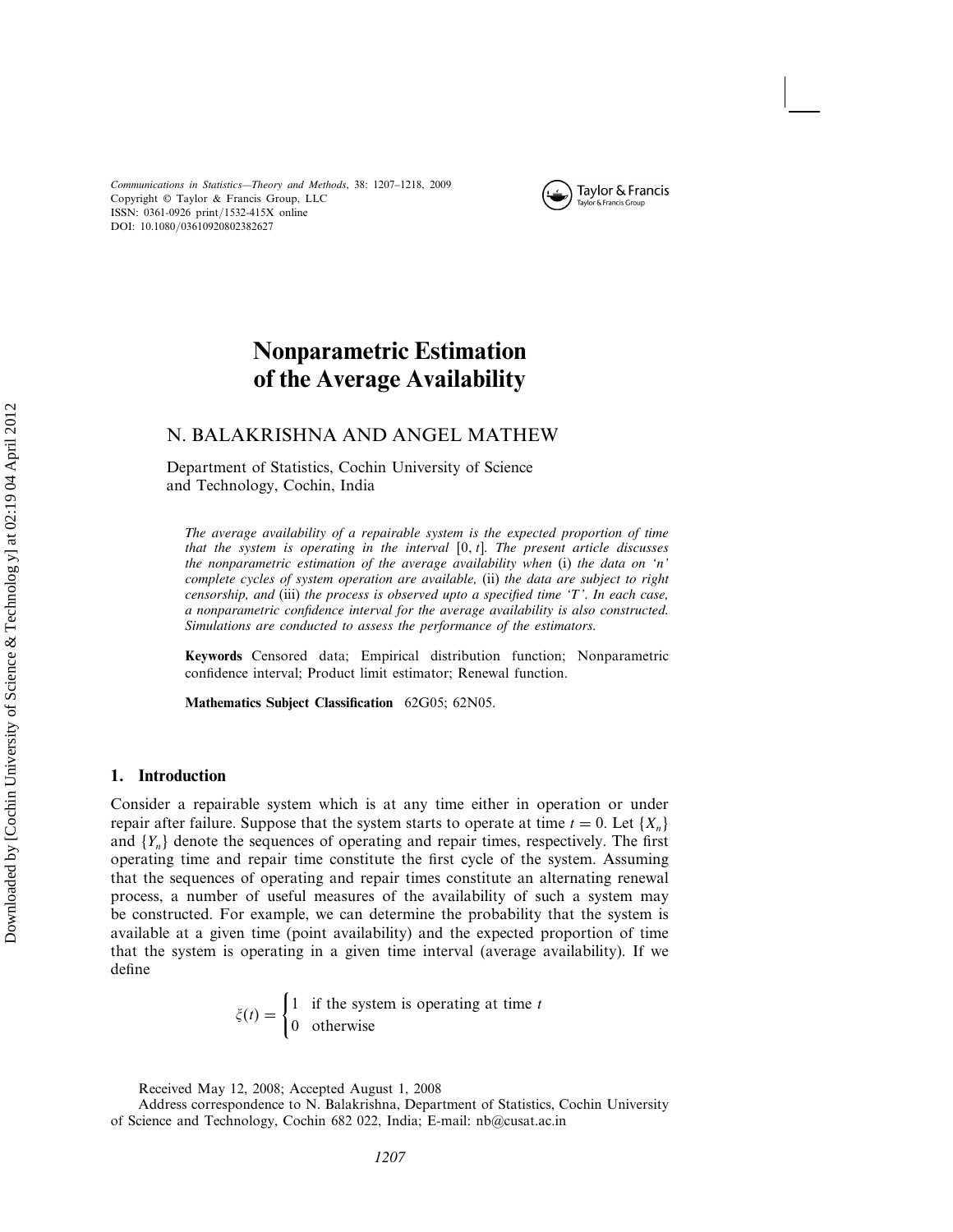then the point availability of the system is defined by  $A(t) = P[\xi(t) = 1]$  and the average availability is defined as

$$
A_{\text{avg}}(t) = \frac{1}{t} \int_0^t A(u) du = \frac{\bar{\alpha}(t)}{t}, \qquad (1)
$$

where  $\bar{\alpha}(t)$  is the average time the system is operating within [0, t]; see Barlow and Proschan (1975). The properties of these measures are usually studied using the successive operating and repair times.

Let  $\{X_n\}$  and  $\{Y_n\}$  be independent sequences of independent and identically distributed (i.i.d.) non negative random variables with common distribution functions  $F_X(\cdot)$  and  $F_Y(\cdot)$ , respectively. Assume that  $F_X(\cdot)$  and  $F_Y(\cdot)$  have positive mean  $\mu_X$  and  $\mu_Y$  and finite variance  $\sigma_X^2$  and  $\sigma_Y^2$ , respectively. Define  $Z_n = X_n + Y_n$ . Let  $F_Z(\cdot)$  be the marginal distribution function of the sequence  $\{Z_n\}$  having mean  $\mu_Z = \mu_X + \mu_Y.$ 

Let  $S_n = \sum_{i=1}^n Z_i$  and define  $N(t) = \sup\{n : S_n \le t\}$ . Then  $N(t)$  counts the number of cycles completed in the interval [0, t] and  $M(t) = E[N(t)]$  is the renewal function associated with the sequence  $\{Z_n\}$ . By definition,  $M(t) = \sum_{k=1}^{\infty} F_Z^{(k)}(t)$ , where  $F_Z^{(k)}(t) = P[S_k \le t]$  is the k-fold convolution of  $F_Z(t)$  and  $F_Z(t) = F_X * F_Y(t)$ , where ∗ denotes the convolution operator. Now the expression for the point availability  $A(t)$  can be written as

$$
A(t) = \overline{F}_X(t) + \overline{F}_X * M(t), \quad \text{where } \overline{F}_X(\cdot) = 1 - F_X(\cdot).
$$

Since it is difficult to obtain closed form expressions for  $A(t)$ , except for few simple cases, in the literature more attention is being paid to the limiting measure  $A = \lim_{t \to \infty} A(t) = \mu_X/(\mu_X + \mu_Y)$  called the limiting availability; see, for example, Mi (1995), Baxter and Li (1996), and Abraham and Balakrishna (2000). The nonparametric point and interval estimation of the point availability has been discussed by Baxter and Li (1994) and Li (1999) in the case of complete and censored observations, respectively. Ouhbi and Liminios (2003) constructed a nonparametric confidence interval for the point availability as a special case of semi-Markov process. But we have not come across any work on the estimation of the average availability. However, it is a valuable measure of performance of a repairable system as it captures availability behavior over a finite period of time. In this article, we consider the nonparametric estimation of the average availability of a system over the interval  $[0, t]$ .

From the definition of the average availability stated in (1), it follows that  $A_{\text{avg}}(t)$  is not a probability, but represents the expected proportion of "uptime" over the interval [0, t] of system operation. At any time 't', we have  $M(t)\mu_Z \le t$  $(M(t) + 1)\mu_z$ . Assuming that the system is operating at time  $t = 0$ ,  $\bar{\alpha}(t)$ , the average up time in the interval  $[0, t]$  can be written as

$$
\bar{\alpha}(t) = \begin{cases} t - M(t)\mu_Y & \text{if } M(t)\mu_Z \le t < M(t)\mu_Z + \mu_X \\ (M(t) + 1)\mu_X & \text{if } M(t)\mu_Z + \mu_X \le t < (M(t) + 1)\mu_Z \end{cases}.
$$

That is,

$$
\bar{\alpha}(t) = \lambda(t) \{ (M(t) + 1)\mu_X \} + (1 - \lambda(t)) \{ t - M(t)\mu_Y \},\tag{2}
$$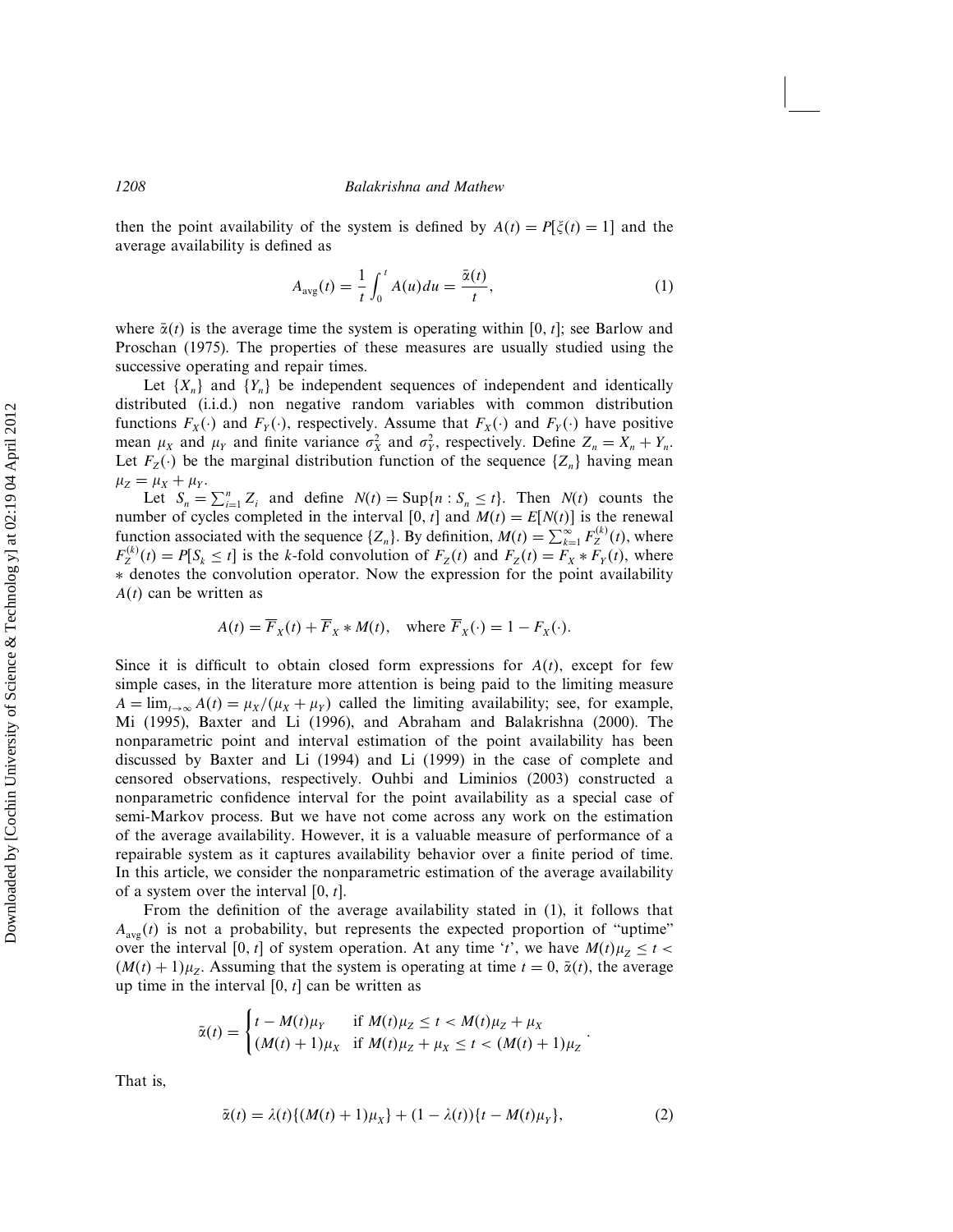where  $\lambda(t) = I\{M(t)\mu_Z + \mu_X \le t\}$  and  $I(B)$  denotes the indicator function of an event B.

Thus,

$$
A_{\text{avg}}(t) = \frac{1}{t} [\lambda(t) \{ (M(t) + 1)\mu_X \} + (1 - \lambda(t)) \{ t - M(t)\mu_Y \}].
$$
 (3)

If the system is under repair at time  $t = 0$ , then the expression for average up time takes the form

$$
\bar{\alpha}^*(t) = \eta(t)\{t - (M(t) + 1)\mu_Y\} + (1 - \eta(t))M(t)\mu_X,
$$

where  $\eta(t) = I\{M(t)\mu_z + \mu_Y \le t\}$  and hence the expression for the average availability will be

$$
A_{\text{avg}}^*(t) = \frac{1}{t} \big[ \eta(t) \{ t - (M(t) + 1)\mu_Y \} + (1 - \eta(t))M(t)\mu_X \big]. \tag{4}
$$

As  $t \to \infty$ , the estimators of  $A_{\text{avg}}(t)$  and  $A_{\text{avg}}^*(t)$  have similar asymptotic properties and their proofs are almost identical. Hence, in this article, we present the asymptotic properties of  $A_{\text{avg}}(t)$  defined by (3).

In Sec. 2, we discuss the nonparametric estimation of  $A_{\text{avg}}(t)$  based on complete observations. Section 3 discusses the estimation in the case of censored observations and in Sec. 4, we consider the estimation in the case of continuous observation over a fixed period. Section 5 presents some numerical illustrations.

#### **2. Estimation of Average Availability in the Case of Complete Observations**

Suppose that observations on the failure times  $X_1, X_2, \ldots, X_n$  and the repair times  $Y_1, Y_2, \ldots, Y_n$  are available. Let  $F_X(t)$  and  $F_Y(t)$  denote the empirical distribution function of the random variables  $X$  and  $Y$ , respectively. By definition,

$$
\widehat{F}_X(t) = \frac{1}{n} \sum_{i=1}^n I\{X_i \le t\}
$$
 and  $\widehat{F}_Y(t) = \frac{1}{n} \sum_{i=1}^n I\{Y_i \le t\}.$ 

Then a natural nonparametric estimator of  $\mu_X$  and  $\mu_Y$  are given by

$$
\hat{\mu}_X = \int_0^\infty x d\widehat{F}_X(x) = \overline{X}
$$
 and  $\hat{\mu}_Y = \int_0^\infty x d\widehat{F}_Y(x) = \overline{Y}$ , respectively.

Nonparametric estimation of the renewal function has been discussed by many authors; see, for example, Frees (1986), Grubel and Pitts (1993), and Harel et al. (1995). For fixed t, Baxter and Li (1994) proposed a method for constructing nonparametric confidence intervals for the renewal function which is easier to compute than that of Frees (1986). Thus, an estimator for  $M(t)$  is given by

$$
\widehat{M}_n(t) = \sum_{k=1}^{\infty} \widehat{F}_Z^{(k)}(t), \quad \text{where } \widehat{F}_Z(t) = \widehat{F}_X * \widehat{F}_Y(t). \tag{5}
$$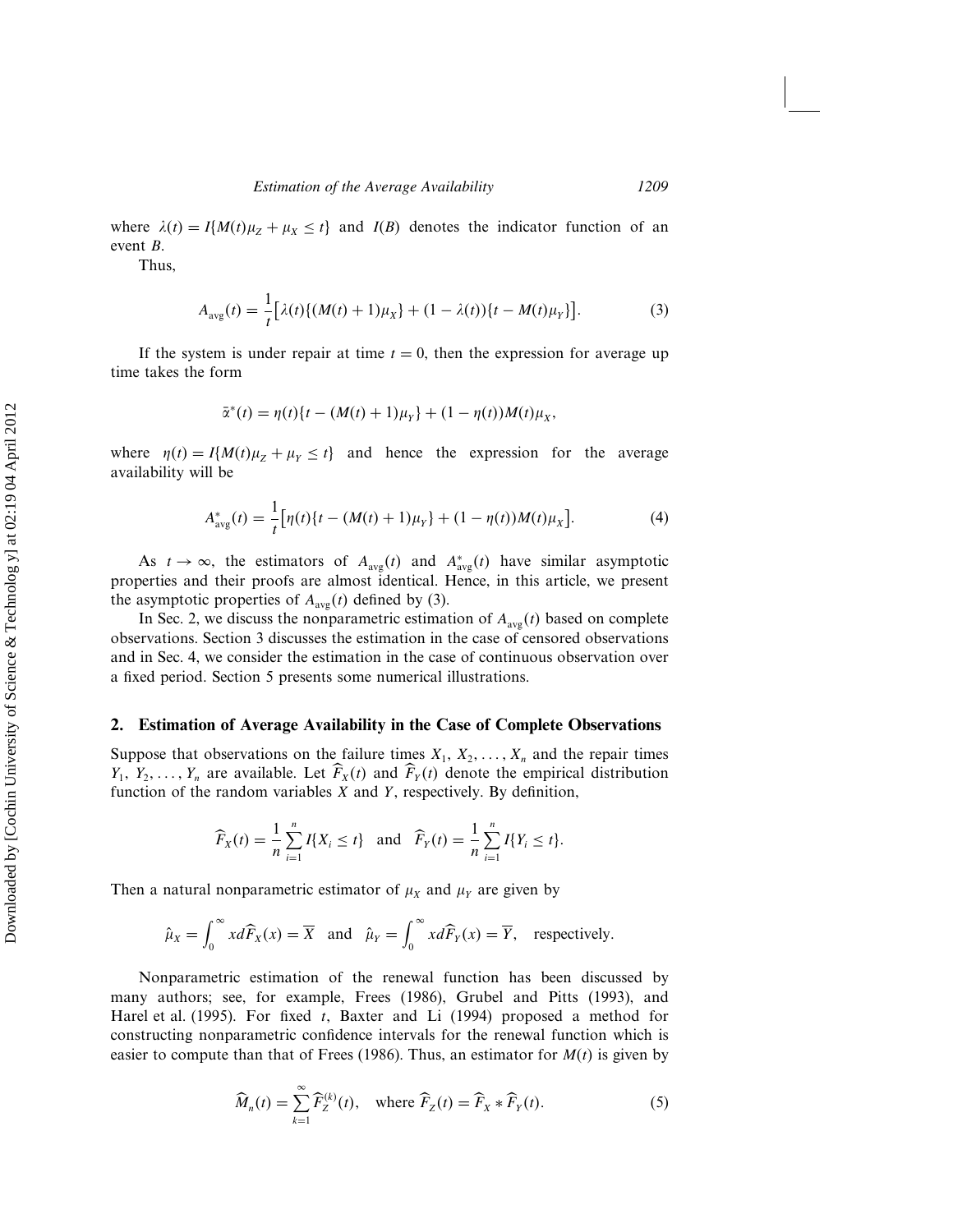We propose an estimator for the average availability as

$$
\widehat{A}_{\text{avg}}(t) = \frac{\bar{\alpha}_n(t)}{t},\tag{6}
$$

where  $\vec{a}_n(t) = \lambda_n(t) \{ (\vec{M}_n(t) + 1) \hat{\mu}_X \} + (1 - \lambda_n(t)) \{ t - \vec{M}_n(t) \hat{\mu}_N \}$ with  $\hat{\lambda}_n(t) =$  $I\{M_n(t)\hat{\mu}_Z + \hat{\mu}_X \leq t\}$  and  $\hat{\mu}_Z = \hat{\mu}_X + \hat{\mu}_Y$ .

We prove the strong consistency of the proposed estimator in the following theorem.

**Theorem 2.1.** *As*  $n \to \infty$ ,  $A_{avg}(t) \to A_{avg}(t)$  *almost surely (a.s.).* 

*Proof.* Baxter and Li (1994) studied asymptotic properties of the estimator  $\widehat{M}_n(t)$ defined by (5) and shown that  $M_n(t) \to M(t)$  (a.s.) as  $n \to \infty$ . By the strong law of large numbers, we have  $\hat{\mu}_X \to \mu_X$ ,  $\hat{\mu}_Y \to \mu_Y$ , and  $\hat{\mu}_Z \to \mu_Z$  (a.s.) as  $n \to \infty$ . Using the fact that  $M_n(t)\hat{\mu}_Z + \hat{\mu}_X \rightarrow M(t)\mu_Z + \mu_X$  (a.s.), we can conclude that  $\lambda_n(t) \rightarrow$  $\lambda(t)$  (a.s.) as  $n \to \infty$ . Thus,  $\bar{\alpha}_n(t) \to \bar{\alpha}(t)$  (a.s.) and hence  $A_{\text{avg}}(t) \to A_{\text{avg}}(t)$  (a.s.) as  $n \to \infty$ .

In order to prove the weak convergence of  $A_{avg}(t)$ , let us define  $\Delta \mu_X = \hat{\mu}_X - \mu_X$ ,  $\Delta \mu_Y = \hat{\mu}_Y - \mu_Y$ ,  $\Delta \mu_Z = \hat{\mu}_Z - \mu_Z$ ,  $\Delta M(t) = M_n(t) - M(t)$ , and  $\Delta \lambda(t) = \lambda_n(t) - \lambda(t)$ .

Introducing the notations  $K_1(t) = \lambda(t)[M(t) + 1]/t$ ,  $K_2(t) = [\lambda(t)\mu_X - (1 \lambda(t)\mu_Y]/t$ ,  $K_3(t) = M(t)[1 - \lambda(t)]/t$ ,  $J_X(t) = F_X * M * M(t)$ ,  $J_Y(t) = F_Y * M * M(t)$ , and writing  $\Delta M(t)$  in the form of Eq. (2.2) of Harel et al. (1995) we can write

$$
\sqrt{n}[\widehat{A}_{\text{avg}}(t) - A_{\text{avg}}(t)] = \sqrt{n}(I_1 + I_2 + I_3),
$$

where  $I_1 = K_1(t)\Delta\mu_X + K_2(t)J_Y * \Delta F_X(t)$ ,  $I_2 = K_2(t)J_X * \Delta F_Y(t) - K_3(t)\Delta\mu_Y$ , and  $I_3$ contains terms involving  $\Delta \lambda(t)$  and terms of the form  $\Delta A \Delta B$  or  $\Delta A * \Delta B$ .

By writing  $\sqrt{n}\Delta A * \Delta B = \sqrt{n}\Delta A * \widehat{B}_n - \sqrt{n}\Delta A * B$ , it is easy to see that the two terms on the right-hand side converge almost surely to the same limit by Lemma 2.1 of Baxter and Li (1994). Since  $\sqrt{n}\Delta\lambda(t) \to 0$  in probability as  $n \to \infty$ , it is straight forward to verify that  $\sqrt{n}I_3 \to 0$  in probability as  $n \to \infty$ .

Now proceeding along the lines of Baxter and Li (1994), we can show that  $\sqrt{n}I_1 \stackrel{L}{\longrightarrow} N(0, \sigma_1^2(t))$  and  $\sqrt{n}I_2 \stackrel{L}{\longrightarrow} N(0, \sigma_2^2(t))$  as  $n \to \infty$ , where

$$
\sigma_1^2(t) = K_1^2(t)\sigma_X^2 + K_2^2(t)[J_Y^2 * F_X(t) - [J_Y * F_X(t)]^2]
$$
  
+ 2K\_1(t)K\_2(t)[J\_Y \* V\_X(t) - \mu\_X J\_Y \* F\_X(t)] (7)

and

$$
\sigma_2^2(t) = K_2^2(t)[J_X^2 * F_Y(t) - [J_X * F_Y(t)]^2] + K_3^2(t)\sigma_Y^2
$$
  
- 2K\_2(t)K\_3(t)[J\_X \* V\_Y(t) - \mu\_Y J\_X \* F\_Y(t)], (8)

with  $V_X(t) = \int_0^t x dF_X(x)$  and  $V_Y(t) = \int_0^t x dF_Y(x)$ .

Since  $\Delta F_X$  and  $\Delta F_Y$  are independent,  $I_1$  and  $I_2$  are also independent. This leads to the following theorem.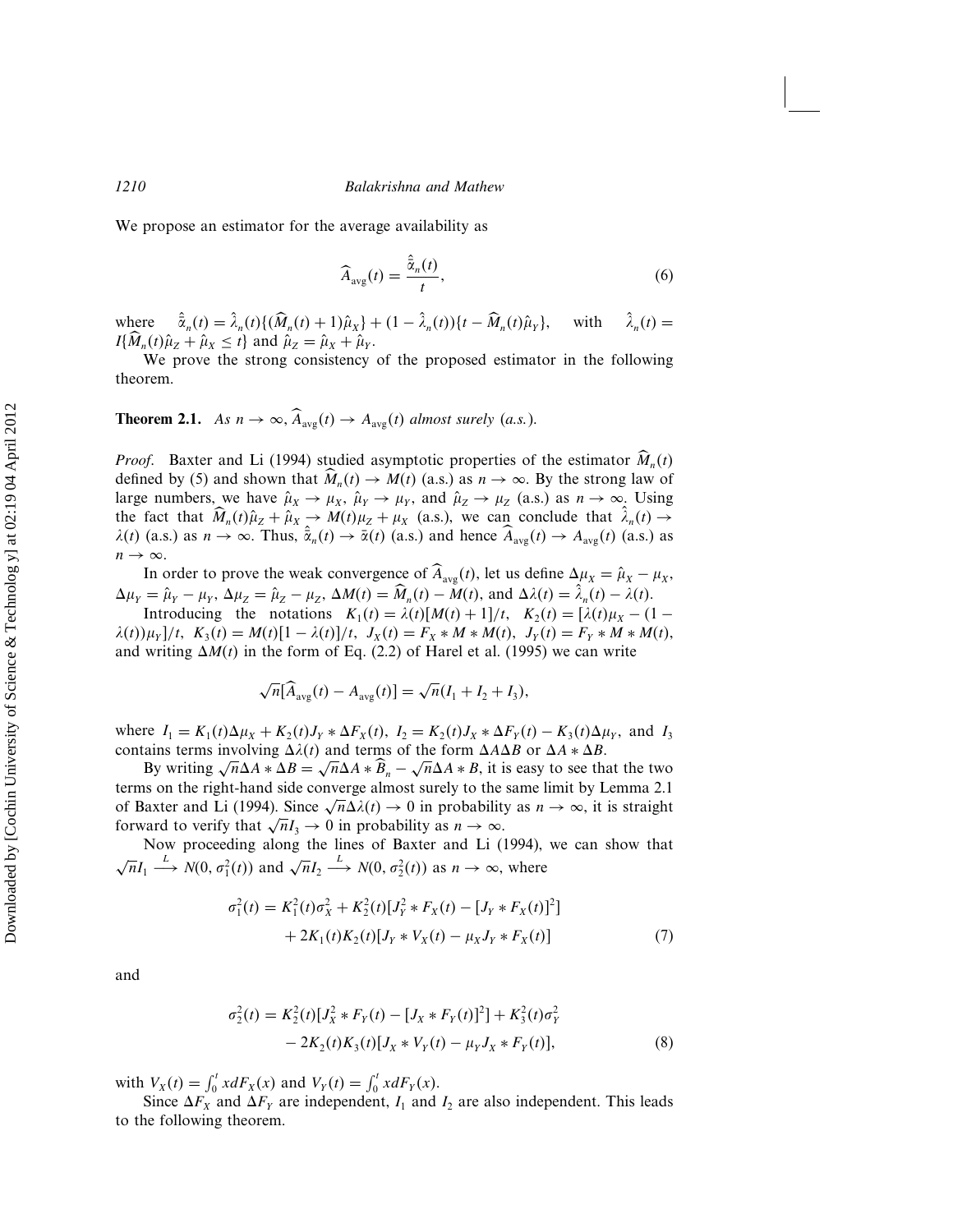**Theorem 2.2.** As  $n \to \infty$ ,  $\sqrt{n}[\widehat{A}_{avg}(t) - A_{avg}(t)] \xrightarrow{L} N(0, \sigma^2(t))$ , where  $\xrightarrow{L}$  denotes *convergence in distribution and*

$$
\sigma^2(t) = \sigma_1^2(t) + \sigma_2^2(t),
$$
\n(9)

with  $\sigma_1^2(t)$  and  $\sigma_2^2(t)$  are given by (7) and (8), respectively.

Let  $S_X^2 = \frac{1}{n-1} \sum_{i=1}^n (X_i - \overline{X})^2$  and  $S_Y^2 = \frac{1}{n-1} \sum_{i=1}^n (Y_i - \overline{Y})^2$  be estimators of  $\sigma_X^2$  and  $\sigma_Y^2$ , respectively. Then an estimator  $\hat{\sigma}^2(t)$  of  $\sigma^2(t)$  can be obtained on replacing  $\mu_X$ ,  $\mu_Y$ ,  $\sigma_X^2$ ,  $\sigma_Y^2$ ,  $F_X(\cdot)$ ,  $F_Y(\cdot)$ , and  $M(\cdot)$  by  $\overline{X}$ ,  $\overline{Y}$ ,  $S_X^2$ ,  $S_Y^2$ ,  $\overline{F}_X(\cdot)$ ,  $\overline{F}_Y(\cdot)$ , and  $\widehat{M}_n(\cdot)$ , respectively in (9). Using Lemma 2.1 of Baxter and Li (1994), it can be shown that  $\hat{\sigma}^2(t) \to \sigma^2(t)$  almost surely as  $n \to \infty$ . Thus, given a significance level  $\alpha \in (0, 1)$ , an approximate large sample  $100(1 - \alpha)\%$  confidence interval for  $A_{\text{avg}}(t)$  is

$$
\widehat{A}_{\text{avg}}(t) - z_{\alpha/2} \frac{\hat{\sigma}(t)}{\sqrt{n}} \leq A_{\text{avg}}(t) \leq \widehat{A}_{\text{avg}}(t) + z_{\alpha/2} \frac{\hat{\sigma}(t)}{\sqrt{n}},
$$

where  $z_{\alpha/2}$  denotes the upper  $\alpha/2$  quantile of the standard normal distribution.

#### **3. Estimation of Average Availability in the Case of Censored Observations**

Suppose that observations on the failure and repair time are subject to right censorship. In practice, a censored failure time occurs when the system is removed before failure for some preventive maintenance and a censored repair time occurs when the repair work is terminated before the repair is completed due to some technical reason; for example, see Baxter and Li (1996) and Li (1999). Let  $X_1, X_2, \ldots, X_n$   $(Y_1, Y_2, \ldots, Y_n)$  denote the failure (repair) times and  $C_1, C_2, \ldots, C_n \ (D_1, D_2, \ldots, D_n)$  denote the random censoring times associated with the failure (repair) times having distribution functions  $F_X(F_Y)$  and  $G_C(G_D)$ , respectively. Suppose that the four random sequences  $\{X_i\}$ ,  $\{Y_i\}$ ,  $\{C_i\}$ , and  $\{D_i\}$ are mutually independent and continuous. Under the censoring model, instead of observing  $X_i$ , we observe the pair  $(L_i, \delta_i)$ ,  $i = 1, 2, ..., n$ , where  $L_i = \min(X_i, C_i)$ and  $\delta_i = I(X_i \leq C_i)$ . Let  $H_X(t) = 1 - (1 - F_X(t))(1 - G_C(t))$  be the distribution function of  $L_i$  and  $\tau_X = \inf\{x : H_X(x) = 1\} \leq \infty$  be the least upper bound for the support of  $H<sub>X</sub>$ . With right-censored data, the most commonly used nonparametric estimator of  $F_X$  is the product limit estimator (PLE) (Kaplan and Meier, 1958)

$$
\widehat{F}_{X,c}(t) = 1 - \prod_{i=1}^{n} \left[ 1 - \frac{\delta_{(i)}}{n - i + 1} \right]^{I(L_{(i)} \le t)} \quad \text{for } t \le L_{(n)}, \quad \text{and } 1 \text{ for } t > L_{(n)}
$$

where  $L_{(1)} \le L_{(2)} \le \cdots \le L_{(n)}$  are the order statistics of  $L_1, L_2, \ldots, L_n$  and  $\delta_{(i)}$ denotes the concomitant associated with  $L_{(i)}$ . Similarly, we can construct the product limit estimator  $\overline{F}_{Y,c}$  of  $F_Y$ . Let  $H_Y(t) = 1 - (1 - F_Y(t))(1 - G_D(t))$  and  $\tau_Y = \inf\{x :$  $H_Y(x) = 1$ .

Then a natural nonparametric estimator of  $\mu_X(\mu_Y)$  is

$$
\hat{\mu}_{X,c} = \int_0^\infty \hat{\overline{F}}_{X,c}(t) dt \bigg( \hat{\mu}_{Y,c} = \int_0^\infty \hat{\overline{F}}_{Y,c}(t) dt \bigg), \quad \text{where } \overline{F}_X = 1 - F_X(\overline{F}_Y = 1 - F_Y).
$$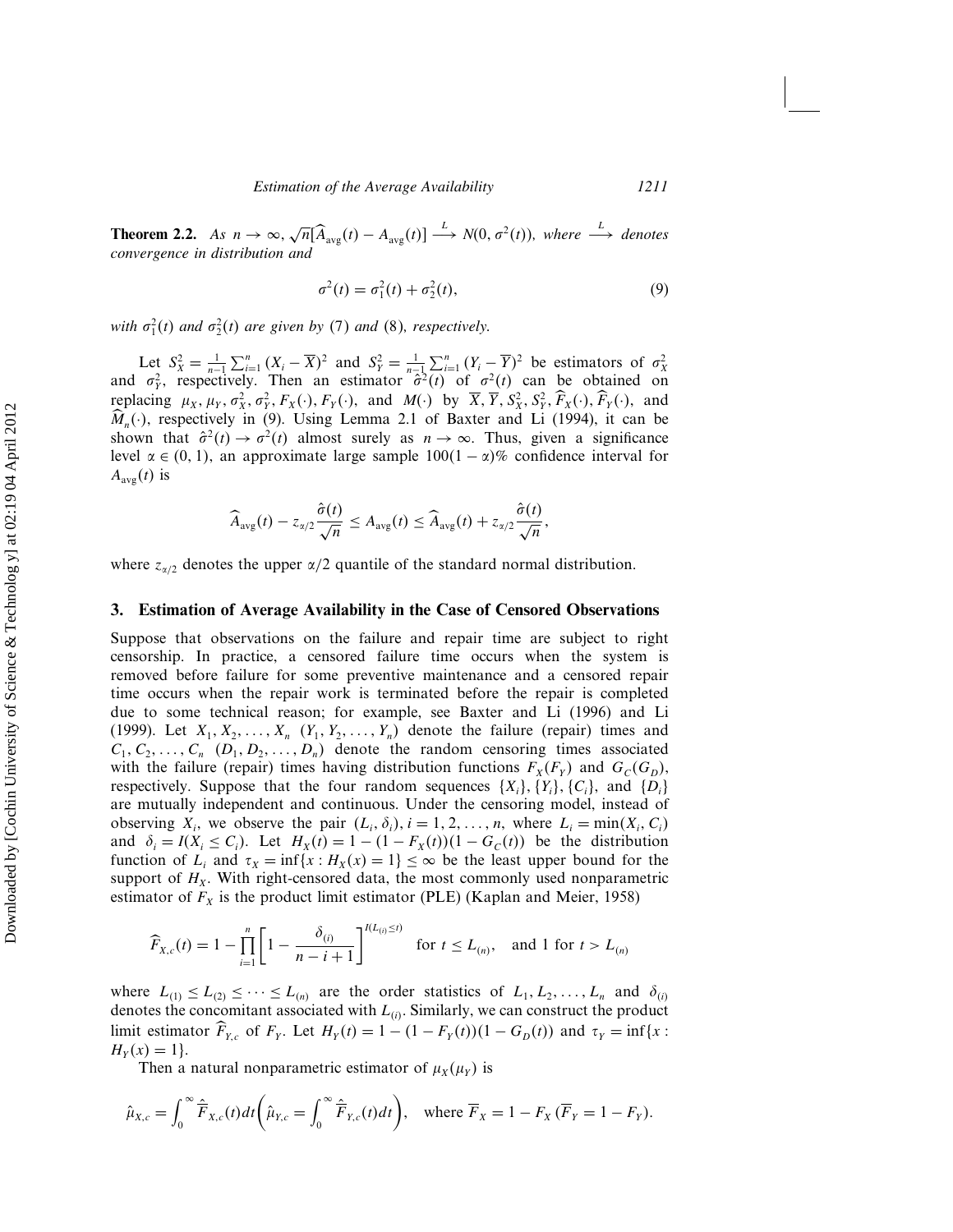Let  $M_{c,n}(t)$  be an estimator of the renewal function  $M(t)$  obtained by replacing  $F_X$  and  $F_Y$  with  $\widehat{F}_{X,c}$  and  $\widehat{F}_{Y,c}$ , respectively. Then  $\widehat{M}_{c,n}(t) = \sum_{k=1}^{\infty} \widehat{F}_{Z,c}^{(k)}(t)$ , where  $F_{Z,c}(t) = F_{X,c} * F_{Y,c}(t).$ 

In this case, a nonparametric estimator of  $A_{\text{avg}}(t)$  is given by

$$
\widehat{A}_{\text{avg},c}(t) = \frac{\widehat{\alpha}_{c,n}(t)}{t},\tag{10}
$$

where  $\bar{\alpha}_{c,n}(t) = \lambda_c(t) \{ (M_{c,n}(t) + 1) \hat{\mu}_{X,c} \} + (1 - \lambda_c(t)) \{ t - M_{c,n}(t) \hat{\mu}_{Y,c} \}$ , with  $\lambda_{c,n}(t) =$  $I\{\widetilde{M}_{c,n}(t)\hat{\mu}_{Z,c} + \hat{\mu}_{X,c} \leq t\}$  and  $\hat{\mu}_{Z,c} = \hat{\mu}_{X,c} + \hat{\mu}_{Y,c}$ .

Before going to study the asymptotic properties of the estimator  $A_{\text{avg},c}(t)$ , we shall define

$$
\mu_{X,c} = \int_0^{\tau_X} \overline{F}_X(t) dt, \quad \mu_{Y,c} = \int_0^{\tau_Y} \overline{F}_Y(t) dt, \quad \lambda_c(t) = I\{M(t)\mu_{Z,c} + \mu_{X,c} \le t\},
$$
  

$$
\mu_{Z,c} = \mu_{X,c} + \mu_{Y,c}, \quad \text{and} \quad \overline{\alpha}_c(t) = \lambda_c(t)\{(M(t) + 1)\mu_{X,c}\} + (1 - \lambda_c(t))\{t - M(t)\mu_{Y,c}\}.
$$

**Theorem 3.1.** As  $n \to \infty$ ,  $A_{\text{avg},c}(t) \to A_{\text{avg},c}(t)$  almost surely for  $t < \tau$ , where  $\tau =$  $\min(\tau_X, \tau_Y)$  and  $A_{\text{avg},c}(t) = \overline{\alpha}_c(t)/t$ .

*Proof*. Li (1999) discussed the nonparametric estimation of the renewal function with right-censored data and proved that  $M_{c,n}(t) \to M(t)$  almost surely as  $n \to \infty$ . Asymptotic properties of the mean survival time for right-censored data have been discussed by Susarla and Van Ryzin (1980) and Stute and Wang (1994). Based on their results, it is easy to see that  $\hat{\mu}_{X,c} \to \mu_{X,c}$  (a.s.) as  $n \to \infty$ , where  $\mu_{X,c}$  may not be equal to  $\mu_X$  since the data  $(L_i, \delta_i)$ ,  $i = 1, 2, ..., n$  provide no information about  $F_X$ beyond  $\tau_X$ . Similarly,  $\hat{\mu}_{Y,c} \to \mu_{Y,c}$  (a.s.) as  $n \to \infty$ . Then for  $t < \tau$ , it can be shown that  $\hat{M}_{c,n}(t)\hat{\mu}_{Z,c} + \hat{\mu}_{X,c} \rightarrow M(t)\mu_{Z,c} + \mu_{X,c}$  (a.s.) and hence  $\lambda_{c,n}(t) \rightarrow \lambda_c(t)$  (a.s.). Thus,  $\bar{\alpha}_{c,n}(t) \to \bar{\alpha}_c(t)$  (a.s.) leads to the conclusion that  $A_{\text{avg},c}(t) \to A_{\text{avg},c}(t)$  almost surely as  $n \to \infty$ .

**Remark 3.1.** If  $F_X, F_Y, G_C$ , and  $G_D$  have unbounded support, then  $\tau_X = \tau_Y = \infty$ and hence  $A_{\text{avg},c}(t) = A_{\text{avg}}(t)$ . Also, if the least upper bound for the support of  $F_X$ and  $F_Y$  are less than or equal to  $\tau_X$  and  $\tau_Y$ , respectively, even if they have bounded support,  $A_{\text{avg},c}(t) = A_{\text{avg}}(t)$ , as  $\mu_{X,c} = \mu_X (\mu_{Y,c} = \mu_Y)$ .

In order to establish the weak convergence of  $A_{\text{avg},c}(t)$ , introduce the notations

$$
U_X(t) = \int_0^t \frac{dF_X(x)}{\overline{F}_X(x)\overline{H}_X(x)}, \quad U_Y(t) = \int_0^t \frac{dF_Y(x)}{\overline{F}_Y(x)\overline{H}_Y(x)}, \quad Q_X(t) = \int_t^{\tau_X} \overline{F}_X(x)dx,
$$
  

$$
Q_Y(t) = \int_t^{\tau_Y} \overline{F}_Y(x)dx, \quad K_{1,c}(t) = \lambda_c(t)[M(t) + 1]/t,
$$
  

$$
K_{2,c}(t) = [\lambda_c(t)\mu_{X,c} - (1 - \lambda_c(t))\mu_{Y,c}]/t
$$

and  $K_{3,c}(t) = M(t)[1 - \lambda_c(t)]/t$ . Now by proceeding in the lines of the proof of Theorem 2.2 and using Lemma 3 of Li (1999), we can prove the following theorem.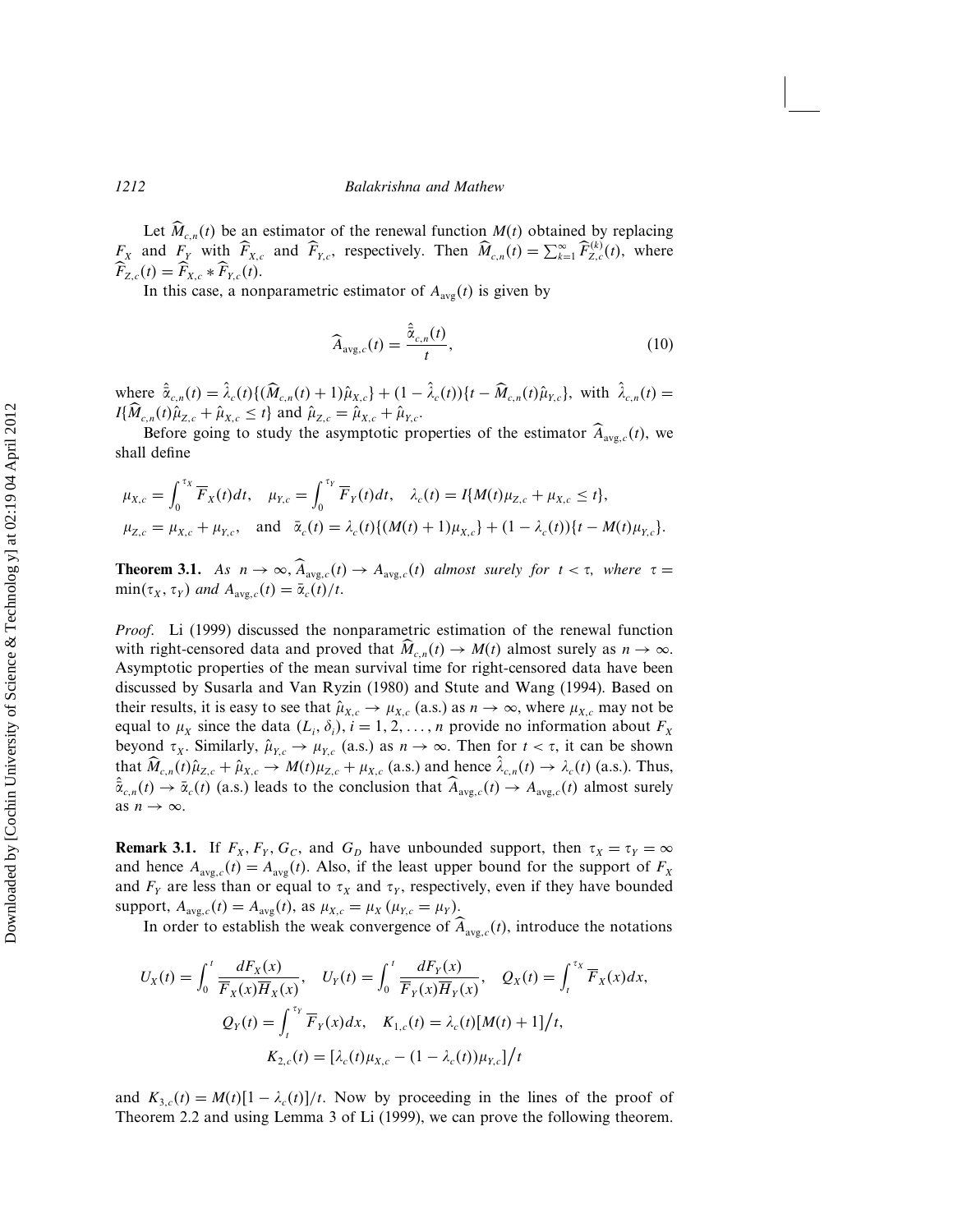**Theorem 3.2.** *As*  $n \to \infty$ ,  $\sqrt{n}[\widehat{A}_{\text{avg},c}(t) - A_{\text{avg},c}(t)] \xrightarrow{L} N(0, \sigma_c^2(t))$ , with  $\sigma_c^2(t) = \sigma_{1,c}^2(t) + \sigma_{2,c}^2(t),$ (11)

*where*

$$
\sigma_{1,c}^2(t) = \int_0^{\tau_X} \left[ K_{2,c}(t) J_Y(t-x) \overline{F}_X(x) + K_{2,c}(t) R_X(t-x) - K_{1,c}(t) Q_X(x) \right]^2 dU_X(x)
$$

*and*

$$
\sigma_{2,c}^2(t) = \int_0^{\tau_Y} \left[ K_{2,c}(t) J_X(t-x) \overline{F}_Y(x) + K_{2,c}(t) R_Y(t-x) + K_{3,c}(t) Q_Y(x) \right]^2 dU_Y(x)
$$

*with*

$$
R_X(t-x) = \int_x^t J_Y(t-y) d\overline{F}_X(y) \text{ and } R_Y(t-x) = \int_x^t J_X(t-z) d\overline{F}_Y(z).
$$

In order to obtain a consistent estimator of  $U_X(t)$  and  $U_Y(t)$ , we use the arguments given in Baxter and Li (1996). They propose a consistent estimator  $U_X(t)$ of  $U_X(t)$  defined by

$$
\widehat{U}_X(t) = n \int_0^t \frac{dN_{1X}(x)}{N_{2X}(x)[N_{2X}(x) - I_X(x)]},
$$

where  $N_{1X}(t) = #\{k : Z_k = X_k \le t\}$ ,  $N_{2X}(t) = #\{k : Z_k > t\}$  with  $#B\}$  denotes the cardinality of the set B and  $I_X(t) = 1$  if there is a k such that  $Z_k = X_k = t$ ,  $I_X(t) = 0$ otherwise. Similarly, an estimator  $U_Y(t)$  of  $U_Y(t)$  can be constructed. On replacing  $\mu_{X,c}, \mu_{Y,c}, F_X(\cdot), F_Y(\cdot), U_X(\cdot), U_Y(\cdot)$  by their corresponding consistent estimators in (11), a consistent estimator  $\hat{\sigma}_c^2(t)$  of  $\sigma_c^2(t)$  is obtained. Thus, given a significance level  $\alpha \in (0, 1)$ , an approximate large sample  $100(1 - \alpha)\%$  confidence interval for  $A_{\text{avg},c}(t)$  is

$$
\widehat{A}_{\text{avg},c}(t) - z_{\alpha/2} \frac{\hat{\sigma}_c(t)}{\sqrt{n}} \leq A_{\text{avg},c}(t) \leq \widehat{A}_{\text{avg},c}(t) + z_{\alpha/2} \frac{\hat{\sigma}_c(t)}{\sqrt{n}}.
$$

#### **4. Estimation of Average Availability in the Case of Continuous Observation Over a Fixed Period**

Suppose that the process is observed continuously over a fixed period  $[0, T]$ . Let  $N_X(T)$  and  $N_Y(T)$  denote the number of completed failures and repairs up to time T. Then the empirical estimators for the distribution functions  $F_X(t)$  and  $F_Y(t)$  can be defined as:

$$
\widehat{F}_{X,T}(t) = \frac{1}{N_X(T)} \sum_{i=1}^{N_X(T)} I\{X_i \le t\} \text{ and } \widehat{F}_{Y,T}(t) = \frac{1}{N_Y(T)} \sum_{i=1}^{N_Y(T)} I\{Y_i \le t\}.
$$

In this case, natural nonparametric estimators for  $\mu_X$  and  $\mu_Y$  are given by

$$
\hat{\mu}_X = \int_0^\infty x d\widehat{F}_{X,T}(x) = \frac{1}{N_X(T)} \sum_{i=1}^{N_X(T)} X_i = \overline{X}_{N_X(T)} \text{ and}
$$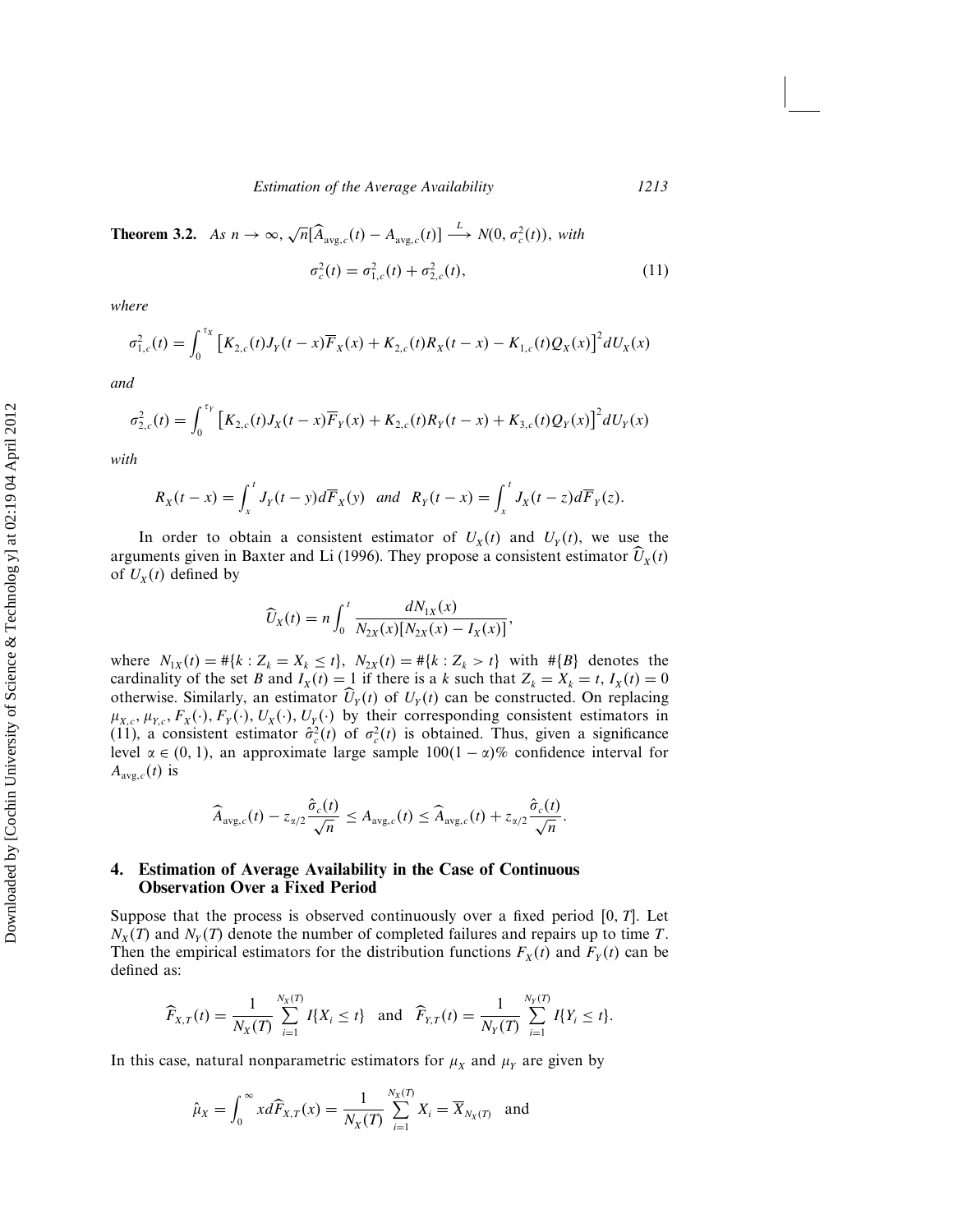$$
\hat{\mu}_Y = \int_0^\infty x d\widehat{F}_{Y,T}(x) = \frac{1}{N_Y(T)} \sum_{i=1}^{N_Y(T)} Y_i = \overline{Y}_{N_Y(T)}, \text{ respectively.}
$$

An estimator of the renewal function  $M(t)$  in this case is given by

$$
\widehat{M}_T(t) = \sum_{k=1}^{\infty} \widehat{F}_{Z,T}^{(k)}(t), \quad \text{where } \widehat{F}_{Z,T}(t) = \widehat{F}_{X,T} * \widehat{F}_{Y,T}(t).
$$

As a nonparametric estimator of  $A_{\text{avg}}(t)$  we consider

$$
\widehat{A}_{\text{avg},T}(t) = \frac{\widehat{\alpha}_T(t)}{t},\tag{12}
$$

where  $\bar{\alpha}_T(t) = \lambda_T(t) \{ (M_T(t) + 1) \hat{\mu}_{X,T} \} + (1 - \lambda_T(t)) \{ t - M_T(t) \hat{\mu}_{Y,T} \}$  with  $\lambda_T(t) =$  $I\{\dot{M}_T(t)\hat{\mu}_{Z,T} + \hat{\mu}_{X,T} \leq t\}$  and  $\hat{\mu}_{Z,T} = \hat{\mu}_{X,T} + \hat{\mu}_{Y,T}$ .

The strong consistency of the proposed estimator is stated in the following theorem whose proof follows parallel to that of Theorem 2.1 once we note that  $N_X(T)$ and  $N_Y(T)$  tends to infinity as  $T \to \infty$ .

**Theorem 4.1.** *As*  $T \to \infty$ ,  $A_{\text{avg},T}(t) \to A_{\text{avg}}(t)$  almost surely.

In order to study the weak convergence of  $A_{\text{avg},T}(t)$  by introducing the notation  $\Delta_T A = \widehat{A}_T - A$  and then proceeding as in Theorem 2.2, we can write

$$
\sqrt{T}[\widehat{A}_{\text{avg},T}(t) - A_{\text{avg}}(t)] = \sqrt{T}(I_{1,T} + I_{2,T} + I_{3,T}),
$$

where

$$
I_{1,T} = K_1(t)\Delta_T\mu_X + K_2(t)J_Y * \Delta_T F_X(t), \quad I_{2,T} = K_2(t)J_X * \Delta_T F_Y(t) - K_3(t)\Delta_T\mu_Y.
$$

Further,  $I_{3,T}$  is obtained by replacing  $\Delta$  by  $\Delta_T$  in  $I_3$ .

Following the arguments in Theorem 2.2 and using Lemma 3.1 stated in Ouhbi and Liminios (2003), it follows that  $\sqrt{T}I_{3,T} \to 0$  in probability as  $T \to \infty$ .

Writing  $\sqrt{T}I_{1,T} = \sqrt{\frac{T}{N_X(1)}}$  $\frac{T}{N_X(T)}\sqrt{N_X(T)}I_{1,T}$  and using the fact that  $N_X(T)/T \to 1/\mu_X$  as  $T \to \infty$ , we can show that  $\sqrt{T}I_{1,T}$  follows a normal distribution with mean 0 and variance  $\sigma_{1,T}^2(t)$ , where

$$
\sigma_{1,T}^2(t) = K_1^2(t)\mu_X\sigma_X^2 + K_2^2(t)\mu_X[J_Y^2 * F_X(t) - [J_Y * F_X(t)]^2]
$$
  
+ 2K\_1(t)K\_2(t)\mu\_X[J\_Y \* V\_X(t) - \mu\_X J\_Y \* F\_X(t)]. (13)

On the similar lines,

$$
\sqrt{T}I_{2,T} \stackrel{L}{\longrightarrow} N(0, \sigma_{2,T}^2(t)),
$$

where

$$
\sigma_{2,T}^2(t) = K_2^2(t)\mu_Y[J_X^2 * F_Y(t) - [J_X * F_Y(t)]^2] + K_3^2(t)\mu_Y\sigma_Y^2 - 2K_2(t)K_3(t)\mu_Y[J_X * V_Y(t) - \mu_Y J_X * F_Y(t)].
$$
\n(14)

This leads to the following theorem.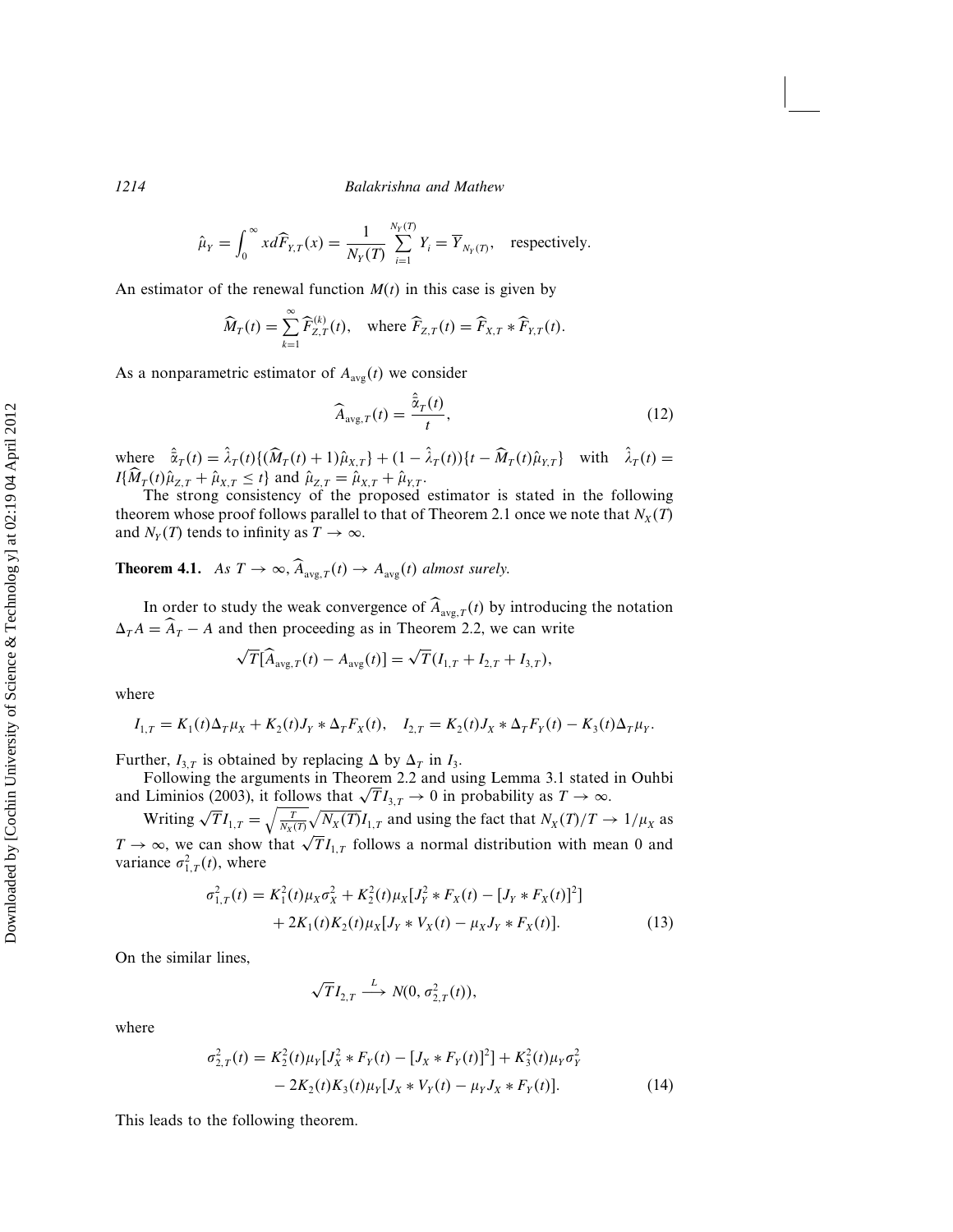**Theorem 4.2.** *As*  $T \to \infty$ ,  $\sqrt{T}[\widehat{A}_{\text{avg},T}(t) - A_{\text{avg}}(t)] \xrightarrow{L} N(0, \sigma_T^2(t))$ , where

$$
\sigma_T^2(t) = \sigma_{1,T}^2(t) + \sigma_{2,T}^2(t),\tag{15}
$$

with  $\sigma_{1,T}^2(t)$  and  $\sigma_{2,T}^2(t)$  are given in (13) and (14), respectively.

This result can be used to construct  $100(1 - \alpha)\%$  asymptotic confidence interval for  $A_{\text{avg}}(t)$  as before.

#### **5. Numerical Studies**

In this section, we present a simulation study in order to assess the performance of the proposed estimator in the case of (i) complete observations, (ii) censored observations, and (iii) continuous observation over a fixed period. We use the algorithm proposed by Schneider et al. (1990) for computing the renewal function. Let  $0 = t_0 < t_1 < \cdots < t_m = t$  be an equally spaced partition of [0, t], where the choice of  $m$  depends on  $t$  and on the data. An algorithm for computing the estimates and the confidence interval for  $A_{avg}(t)$  can be summarized as follows.

1. Compute  $\vec{F}_X$ ,  $\vec{F}_Y$ ,  $\hat{\mu}_X$ ,  $\hat{\mu}_Y$  and the standard deviations  $\hat{\sigma}_X$  and  $\hat{\sigma}_Y$ .

- 2. Find  $\widehat{F}_Z(t_i) = \sum_{j=1}^m \widehat{F}_X(t_i t_j) [\widehat{F}_Y(t_j) \widehat{F}_Y(t_{j-1})]$  for  $i = 1, 2, ..., m$ .
- 3. Evaluate  $\widehat{M}(t)$  using the recursive relationship

$$
\widehat{M}(t_i) = \widehat{F}_Z(t_i) + \sum_{j=1}^i \widehat{M}(t_i - t_j) [\widehat{F}_Z(t_j) - \widehat{F}_Z(t_{j-1})], \text{ for } i = 1, 2, ..., m.
$$

and compute  $\widehat{A}_{\text{avg}}(t)$ .

- 4. Compute  $\widehat{J}_X(t_i)$ ,  $\widehat{J}_Y(t_i)$ ,  $\widehat{V}_X(t_i)$ , and  $\widehat{V}_Y(t_i)$  then  $\widehat{J}_X * \widehat{F}_Y(t_i)$ ,  $\widehat{J}_X * \widehat{F}_Y(t_i)$ ,  $\widehat{J}_X * \widehat{V}_Y(t_i)$ ,  $\widehat{J}_Y * \widehat{F}_X(t_i), \widehat{J}_Y^2 * \widehat{F}_X(t_i)$ , and  $\widehat{J}_Y * \widehat{V}_X(t_i)$  recursively for  $i = 1, 2, ..., m$ .
- 5. Substitute the values obtained in the above steps to evaluate  $\hat{\sigma}^2(t)$ .

The same algorithm can be used to compute the confidence interval for  $A_{\text{avg},c}(t)$ and  $A_{\text{avg},T}(t)$  defined in (10) and (12), respectively, after appropriate modifications.

Consider first the case of complete observations. Suppose that the distribution of the failure times is gamma with shape parameter 3 and scale parameter 2 and the repair times also follow a gamma distribution with shape parameter 1 and scale parameter 2. Three time points  $t = 2.5$ ,  $t = 5$ , and  $t = 7.5$  are considered for the simulation. The exact values of  $A_{avg}(t)$  at these points are obtained using *Mathematica*. In Table 1, 'n' denotes the number of observations of operating and repair times,  $\widehat{A}_{\text{avg}}(t)$  denotes the average of  $\widehat{A}_{\text{avg}}(t)$  over 100 repetitions at 't',  $\hat{\sigma}(t)$  denotes the sample mean of the estimated standard error of the estimate and  $A_{\text{avg},L}(t)$  and  $A_{\text{avg},U}(t)$  denote the 95% lower and upper confidence limits for  $A_{\text{avg}}(t)$ , respectively. The values given in parenthesis represent the standard error of the corresponding estimator.

In order to check the performance of the estimator under censoring we suppose that  $F_X$  is a gamma distribution with shape parameter 3 and scale parameter 2, and that  $F<sub>Y</sub>$  is a gamma distribution with shape parameter 2 and scale parameter 1. Further assume that censoring distributions are exponential with  $G<sub>C</sub>(t) = 1 - e^{-0.05t}$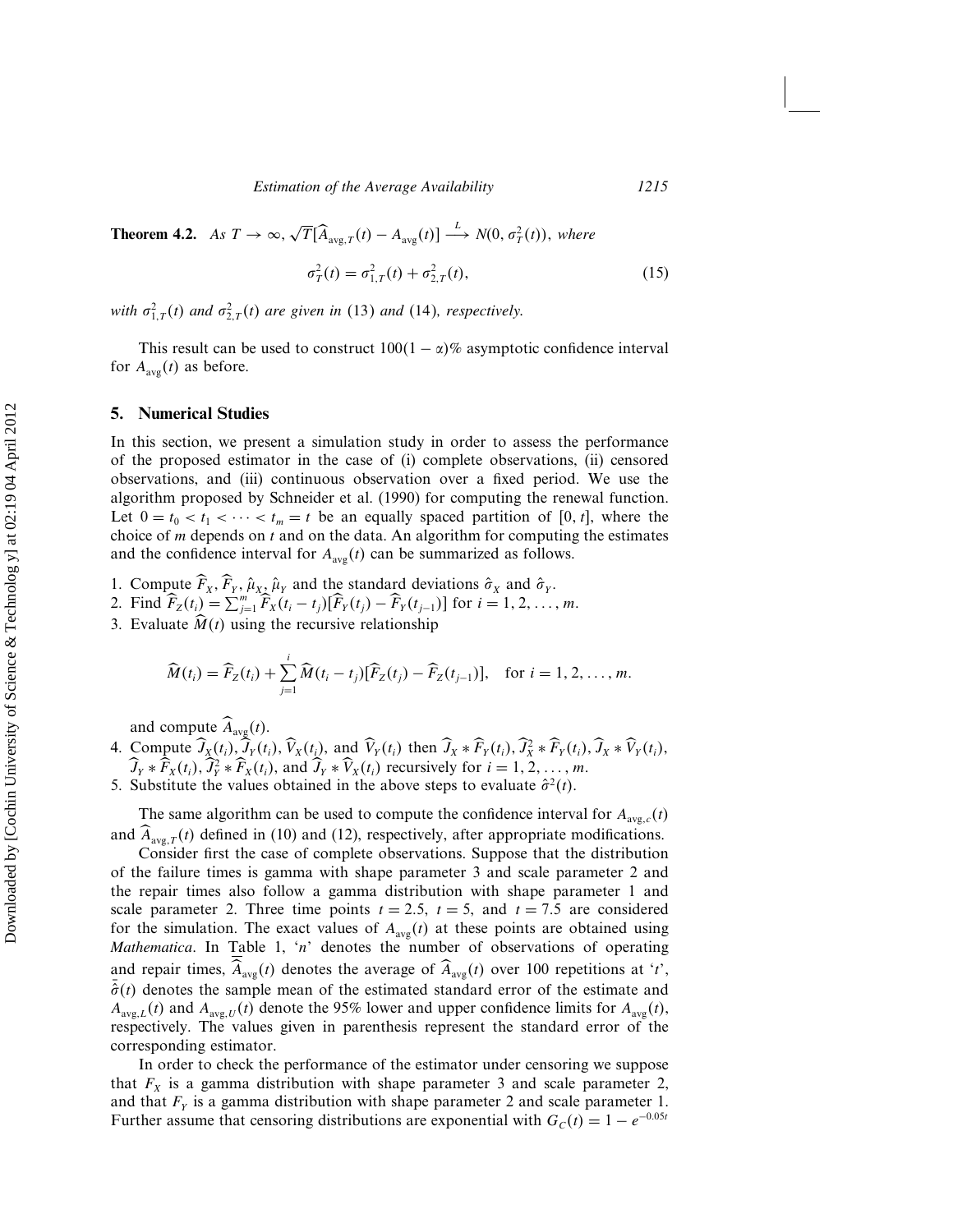| Simulation results for average availability in the case of complete observations |                     |                  |                               |                         |                       |                       |  |
|----------------------------------------------------------------------------------|---------------------|------------------|-------------------------------|-------------------------|-----------------------|-----------------------|--|
| $\boldsymbol{t}$                                                                 | $A_{\text{avg}}(t)$ | $\boldsymbol{n}$ | $\widehat{A}_{\text{avg}}(t)$ | $\bar{\hat{\sigma}}(t)$ | $A_{\text{avg},L}(t)$ | $A_{\text{avg},U}(t)$ |  |
|                                                                                  |                     | 25               | 0.96171                       | 0.00537                 | 0.95118               | 0.97223               |  |
|                                                                                  |                     |                  | (0.0324)                      | (0.0048)                |                       |                       |  |
| 2.5                                                                              | 0.95852             | 75               | 0.95809                       | 0.00346                 | 0.95131               | 0.96486               |  |
|                                                                                  |                     |                  | (0.0242)                      | (0.0021)                |                       |                       |  |
|                                                                                  |                     | 150              | 0.95933                       | 0.00236                 | 0.95470               | 0.96396               |  |
|                                                                                  |                     |                  | (0.0131)                      | (0.0008)                |                       |                       |  |
|                                                                                  |                     | 25               | 0.88572                       | 0.01532                 | 0.85570               | 0.91574               |  |
|                                                                                  |                     |                  | (0.0358)                      | (0.0056)                |                       |                       |  |
| 5                                                                                | 0.88641             | 75               | 0.88895                       | 0.00895                 | 0.87141               | 0.90650               |  |
|                                                                                  |                     |                  | (0.0209)                      | (0.0019)                |                       |                       |  |
|                                                                                  |                     | 150              | 0.88462                       | 0.00674                 | 0.87141               | 0.89783               |  |
|                                                                                  |                     |                  | (0.0151)                      | (0.0010)                |                       |                       |  |
|                                                                                  |                     | 25               | 0.84120                       | 0.02231                 | 0.79746               | 0.88493               |  |
|                                                                                  |                     |                  | (0.0324)                      | (0.0059)                |                       |                       |  |
| 7.5                                                                              | 0.84232             | 75               | 0.84136                       | 0.01297                 | 0.81595               | 0.86677               |  |
|                                                                                  |                     |                  | (0.0199)                      | (0.0021)                |                       |                       |  |
|                                                                                  |                     | 150              | 0.84190                       | 0.00913                 | 0.82400               | 0.85980               |  |
|                                                                                  |                     |                  | (0.0138)                      | (0.0010)                |                       |                       |  |
|                                                                                  |                     |                  |                               |                         |                       |                       |  |

**Table 1**

| Table 2                                                                          |  |  |  |  |  |  |
|----------------------------------------------------------------------------------|--|--|--|--|--|--|
| Simulation results for average availability in the case of censored observations |  |  |  |  |  |  |

| t   | $A_{\text{avg}}(t)$ | $\boldsymbol{n}$ | $\overline{\widehat{A}}_{\text{avg},c}(t)$ | $\bar{\hat{\sigma}}_c(t)$ | $X\%$ | Y%    | $A_{\text{avg},L}(t)$ | $A_{\text{avg}, U}(t)$ |
|-----|---------------------|------------------|--------------------------------------------|---------------------------|-------|-------|-----------------------|------------------------|
|     |                     | 25               | 0.96102                                    | 0.00584                   | 25.16 | 16.28 | 0.94956               | 0.97247                |
|     |                     |                  | (0.0233)                                   | (0.0044)                  |       |       |                       |                        |
| 2.5 | 0.95852             | 75               | 0.96077                                    | 0.00351                   | 24.25 | 17.57 | 0.95389               | 0.96765                |
|     |                     |                  | (0.0136)                                   | (0.0014)                  |       |       |                       |                        |
|     |                     | 150              | 0.96090                                    | 0.00243                   | 24.57 | 17.80 | 0.95613               | 0.96567                |
|     |                     |                  | (0.0085)                                   | (0.0006)                  |       |       |                       |                        |
|     |                     | 25               | 0.89173                                    | 0.01792                   | 25.68 | 17.88 | 0.85661               | 0.92686                |
|     |                     |                  | (0.0338)                                   | (0.0189)                  |       |       |                       |                        |
| 5   | 0.88641             | 75               | 0.88795                                    | 0.00979                   | 24.35 | 17.85 | 0.86877               | 0.90713                |
|     |                     |                  | (0.0190)                                   | (0.0026)                  |       |       |                       |                        |
|     |                     | 150              | 0.88728                                    | 0.00709                   | 24.71 | 17.61 | 0.87339               | 0.90117                |
|     |                     |                  | (0.0130)                                   | (0.0013)                  |       |       |                       |                        |
|     |                     | 25               | 0.84946                                    | 0.02408                   | 25.28 | 17.48 | 0.80227               | 0.89665                |
|     |                     |                  | (0.0379)                                   | (0.0221)                  |       |       |                       |                        |
| 7.5 | 0.84232             | 75               | 0.84543                                    | 0.01325                   | 24.88 | 17.56 | 0.81946               | 0.87140                |
|     |                     |                  | (0.0193)                                   | (0.0023)                  |       |       |                       |                        |
|     |                     | 150              | 0.84212                                    | 0.00982                   | 24.33 | 17.29 | 0.82289               | 0.86136                |
|     |                     |                  | (0.0157)                                   | (0.0015)                  |       |       |                       |                        |
|     |                     |                  |                                            |                           |       |       |                       |                        |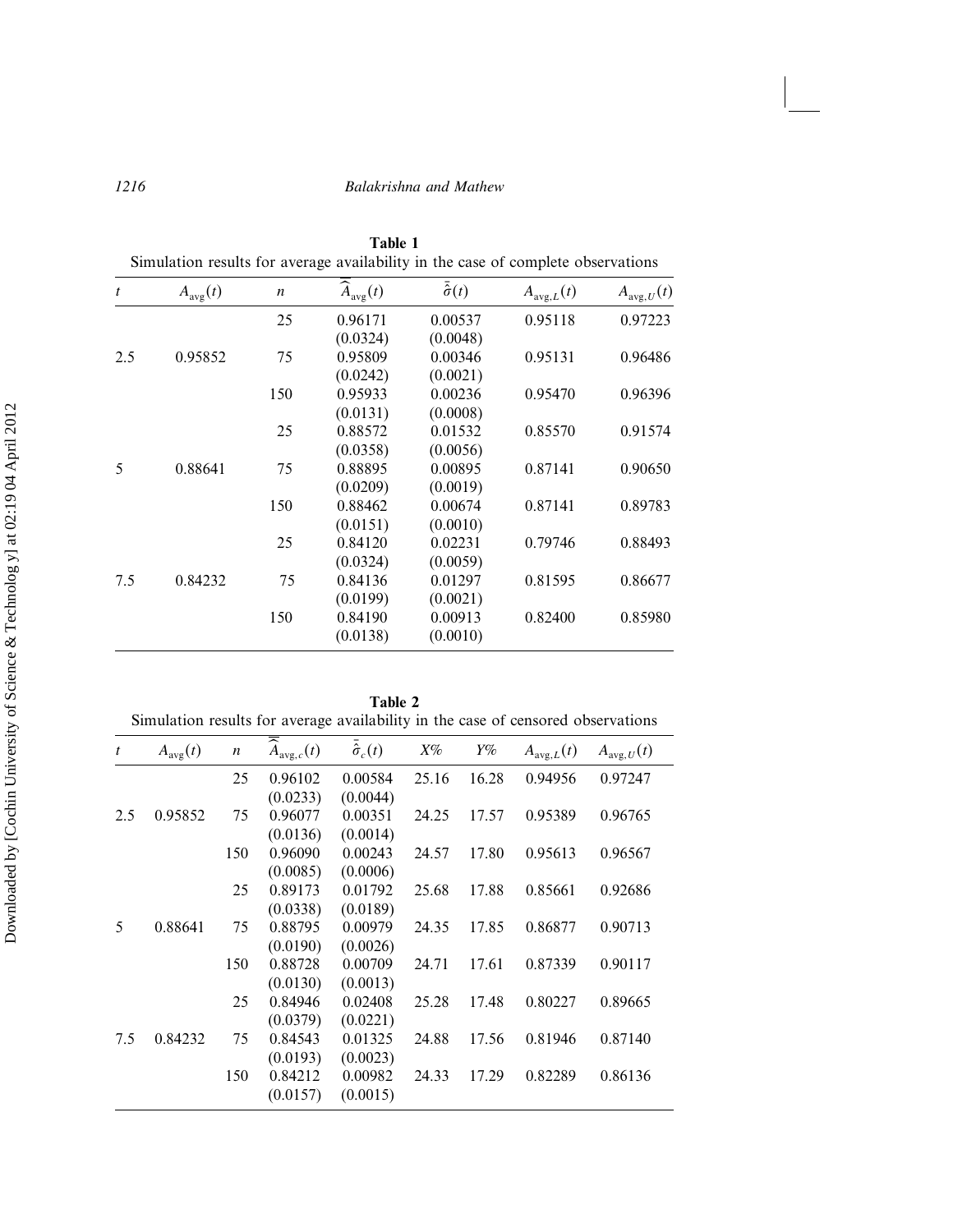| $\boldsymbol{t}$ | $A_{\text{avg}}(t)$ | $\boldsymbol{T}$ | $\widehat{A}_{\text{avg},T}(t)$ | $\bar{\hat{\sigma}}_T(t)$ | $\overline{N}(T)$ | $A_{\text{avg},L}(t)$ | $A_{\text{avg}, U}(t)$ |
|------------------|---------------------|------------------|---------------------------------|---------------------------|-------------------|-----------------------|------------------------|
|                  |                     | 250              | 0.94723                         | 0.00343                   | 31.05             | 0.94380               | 0.95066                |
|                  |                     |                  | (0.0308)                        | (0.0022)                  |                   |                       |                        |
| 2.5              | 0.95852             | 500              | 0.96432                         | 0.00160                   | 61.93             | 0.96271               | 0.96592                |
|                  |                     |                  | (0.0214)                        | (0.0009)                  |                   |                       |                        |
|                  |                     | 1000             | 0.95839                         | 0.00133                   | 125.42            | 0.95707               | 0.95972                |
|                  |                     |                  | (0.0199)                        | (0.0006)                  |                   |                       |                        |
|                  |                     | 250              | 0.88814                         | 0.00627                   | 31.36             | 0.88187               | 0.89440                |
|                  |                     |                  | (0.0134)                        | (0.0015)                  |                   |                       |                        |
| 5                | 0.88641             | 500              | 0.88191                         | 0.00558                   | 63.61             | 0.87633               | 0.88749                |
|                  |                     |                  | (0.0111)                        | (0.0007)                  |                   |                       |                        |
|                  |                     | 1000             | 0.88599                         | 0.00401                   | 126.37            | 0.88198               | 0.89000                |
|                  |                     |                  | (0.0131)                        | (0.0005)                  |                   |                       |                        |
|                  |                     | 250              | 0.84661                         | 0.00856                   | 32.32             | 0.83805               | 0.85518                |
|                  |                     |                  | (0.0393)                        | (0.0019)                  |                   |                       |                        |
| 7.5              | 0.84232             | 500              | 0.84413                         | 0.00632                   | 60.43             | 0.83781               | 0.85046                |
|                  |                     |                  | (0.0217)                        | (0.0011)                  |                   |                       |                        |
|                  |                     | 1000             | 0.84164                         | 0.00506                   | 127.69            | 0.83658               | 0.84670                |
|                  |                     |                  | (0.0114)                        | (0.0007)                  |                   |                       |                        |

**Table 3**  $S<sub>1</sub>$  in the case of continuous observations

and  $G_D(t) = 1 - e^{-0.1t}$ . The results of the simulation study are presented in Table 2. Here, *X*% and *Y*% denote the average censoring rate associated with the failure time and the repair time, respectively.

Table 3 presents the result of the simulation study in the case of continuous observation over a fixed period  $[0, T]$  using the same distributions for generating the failure and repair times as in the case of complete observations. Here,  $\overline{N}(T)$  denotes the average number of cycles completed upto time 'T'.

From Tables 1–3, it can be seen that even for moderate sample sizes, the standard deviation of the estimate is small and the width of the confidence interval is reasonably narrow.

#### **6. Concluding Remarks**

We have discussed the nonparametric estimation of the average availability when the operating and repair times of a system are mutually independent sequences of i.i.d. random variables. The proposed estimators of the average availability are proved to be consistent and asymptotically normal when (i) the data are complete, (ii) the data are subject to right censorship, and (iii) the data are observed over a fixed period. The simulation study shows that the proposed estimators perform well even for reasonable sample sizes.

#### **References**

Abraham, B., Balakrishna, N. (2000). Estimation of limiting availability for a stationary bivariate process. *J. Appl. Prob.* 37:696–704.